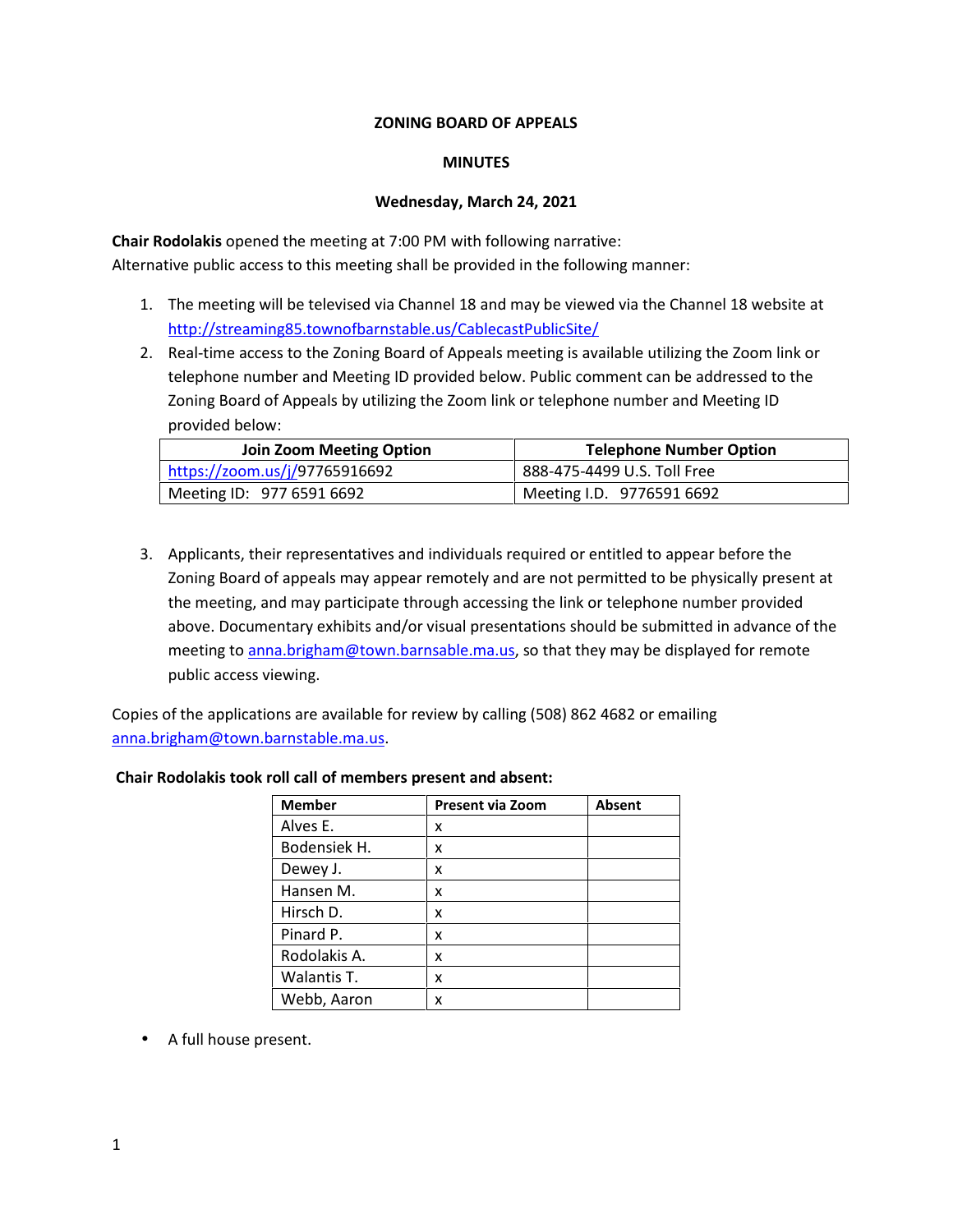**Taping of meeting** None

### **MINUTES**

None

#### **OLD BUSINESS**

**None**

#### **NEW BUSINESS**

**Chair Rodolakis read the following: Appeal No. 2021-012 DeVesto** Thomas DeVesto and Angela Hahn/Thomas J. DeVesto has petitioned for a Variance pursuant to Section 240-14 E Bulk Regulations, Minimum Lot Area for the RF Zoning District. The Petitioners are seeking a Variance to adjust the lot lines between two properties. The new lot located at 821 Old Post Road will remain a conforming lot. The new lot located at 835 Old Post Road will remain a nonconforming lot but will be less nonconforming than the existing lot. The properties are located at 821 Old Post Road and 835 Old Post Road, Cotuit, MA as shown on Assessors Map 073 as Parcel 007 and Map 073 as Parcel 006-002. They are both located in the Residence F (RF) Zoning District and Resource Protection Overlay District (RPOD).

**Chair Rodolakis** introduced Attorney John Kenny on behalf of the Mr. Thomas DeVesto and Ms. Angela Hahn. Attorney Kenny: submitted memo where a variance is requested under Chapter 48, Section 10 240-14E of Zoning Ordinance. Attorney Kenney read his memo which all members have copies of. He noted that his client is swapping some land but will not encroach on any neighbors. They are trying to sell the property at 821 Old Post Road and have removed a change house for the pool. They've had the property surveyed to see what other encroachments were there; planted trees and made a buffer. The pool is near the edge of their property and the trees are for privacy. They have had several deals fall through because people spending that kind of money in this market are not interested in people having exclusive use of their property. Attorney Kenny continued, "Unfortunately, our zoning ordinance doesn't allow these types of swaps, special permits so we were forced to look at the option of going for a variance. We have submitted in writing the variance to allow the land swap. We are swapping 2,329 sq feet of land at 821 Old Post Road adding it to 835 Old Post Road and taking 1,620 square feet and upland of 239 square feet of wetlands from 835 Old Post Road and adding it to 821 Old Post Road. As read in the appeal 821 Old Post Road will remain a conforming lot and 835 Old Post Road will remain a nonconforming lot. This has no impact on any other property. Attorney Kenney would entertain any questions board has.

**Chair Rodolakis**: asked if any members of the board had any questions. **Mr. Pinard:** Just want to make clear that Thomas DeVesto is the same as Mr. DeVesto. Attorney Kenney confirmed. **Chair Rodolakis**: is there an agreement right now to sell this? Do you have to come back if they don't like the way we've done this? They have someone who is interested. Attorney Kenney asked if Mr. DeVesto could unmute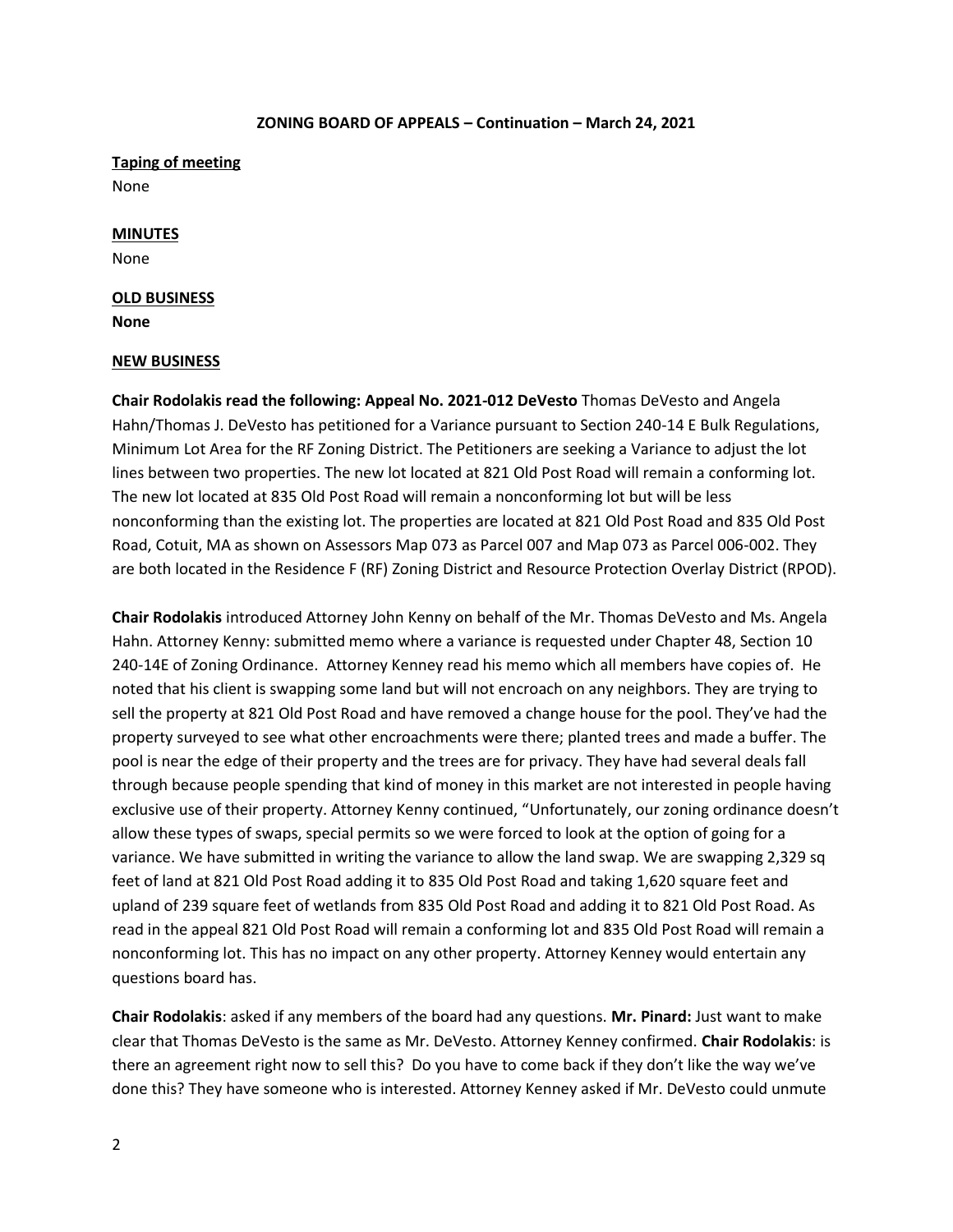himself to join discussion. Mr. DeVesto noted that they do have a signed offer. Mr. DeVesto continuing, "The house was put on the market about a week ago and we had an offer this week. It's not contingent on anything that comes out of this variance appeal. We are optimistic and hope we will prevail in this hearing. …and that there won't be an issue. Just a new lot."

**Chair Rodolakis** asked if there were any other questions from the board. Hearing none, **he** asked if there was anyone from the public that wished to be heard. No one to be heard. **He** closed public comment.

**Chair Rodolakis** brought discussion back to board for deliberation. There were none.

**Mr. Pinard** indicated that he would read the findings as follows:

## **Findings for Appeal No. 2021-012 DeVesto**

- 1. Owing to circumstances related to soil conditions, shape, or topography of such land or structures and especially affecting such land or structures but not affecting generally the zoning district in which it is located. The Board found that the topography and coastal back setback requirements impact the potential development.
- 2. A literal enforcement of the provisions of the zoning ordinance would involve substantial hardship, financial or otherwise to the petitioner. The impact would be financial if the Petitioners lose the sale of the property due to encroachments.
- 3. Desirable relief may be granted without substantial detriment to the public good and without nullifying or substantially derogating from the intent or purpose of the zoning ordinance. The Board found this issue only involves these two lots and does not impact the neighborhood.

| <b>Member</b> | Appeal No. 2021-012 |
|---------------|---------------------|
| Alves E.      |                     |
| Bodensiek H.  | In favor            |
| Dewey J.      | In favor            |
| Hansen M.     |                     |
| Hirsch D.     | In favor            |
| Pinard P.     | In favor            |
| Rodolakis A.  | In favor            |
| Walantis T.   |                     |
| Webb, Aaron   |                     |

### **Vote: All in favor.**

Prior to Conditions being set some discussion took place as to the position of the pool and how close it was to the property line. Mr. DeVesto explained that the land they are planting on is so they can have their privacy with the trees acting as a buffer for privacy.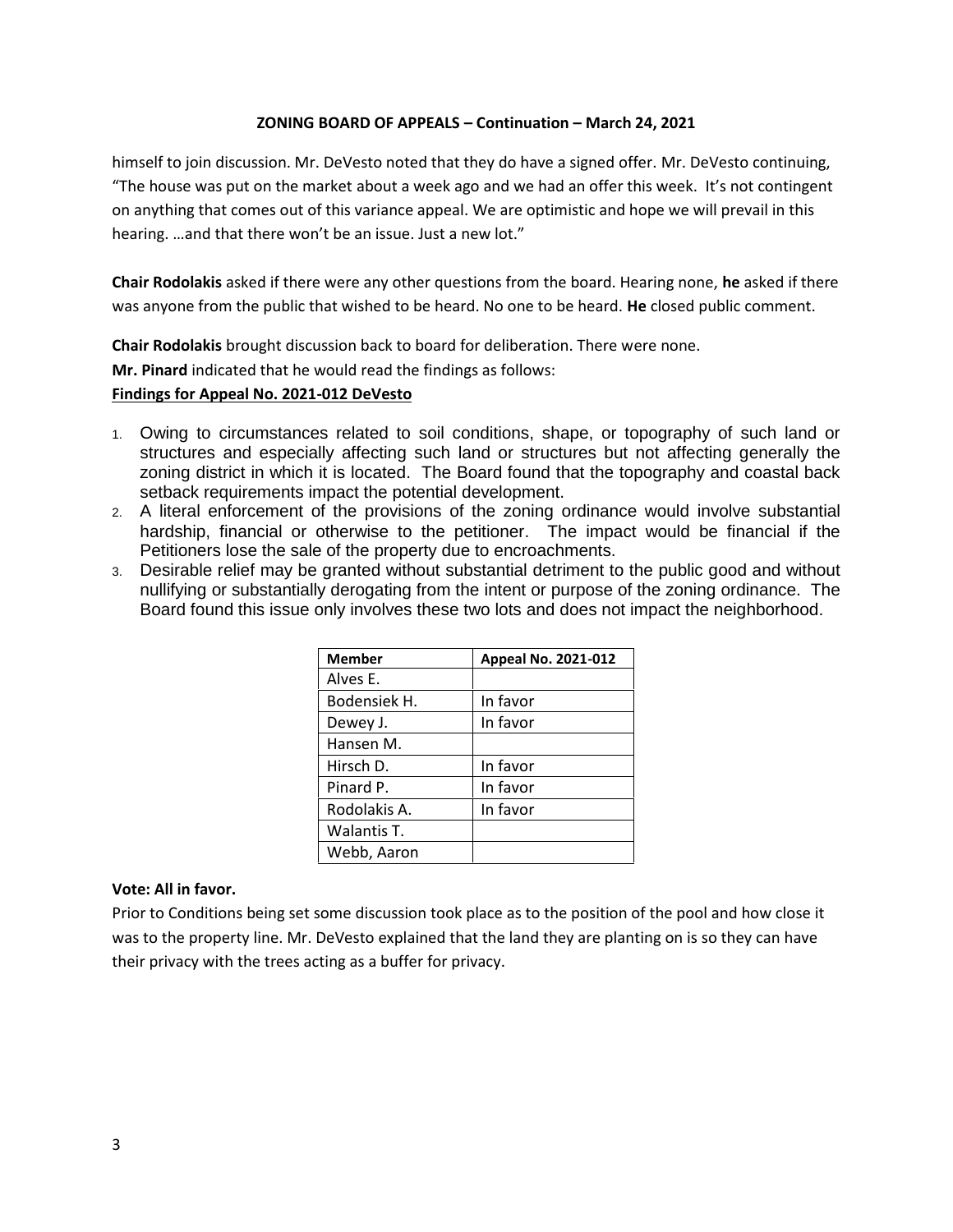**Conditions for Appeal 2021-012 DeVesto –** Attorney Kenney did see the conditions and on behalf of his clients are in favor of them as written.

The Board voted to grant the requested Variance with conditions as follows:

- 1. Variance No. 2021-012 is granted to Thomas DeVesto and Angela Hahn/Thomas J. DeVesto to allow the adjust the lot lines between two properties at 821 and 835 Old Post Road, Cotuit, MA.
- 2. Lot 1, 821 Old Post Road will have approximately 90,022 square feet of total lot area. Lot 2, 835 Old Post Road will have approximately 57,599 square feet of total lot area.
- 3. The site development shall be in substantial conformance with the plan entitled "Property Line Adjustment & Proposed Garage Plan" dated January 6, 2021 and revised February 5, 2021, drawn and stamped by Baxter Nye Engineering & Surveying.
- 4. This decision shall be recorded at the Barnstable County Registry of Deeds and copies of the recorded decision shall be submitted to the Zoning Board of Appeals Office and the Building Division. The rights authorized by this variance must be exercised within one year, unless extended.

| <b>Member</b> | <b>Appeal No. 2021-012</b> |
|---------------|----------------------------|
| Alves E.      |                            |
| Bodensiek H.  | In favor                   |
| Dewey J.      | In favor                   |
| Hansen M.     |                            |
| Hirsch D.     | In favor                   |
| Pinard P.     | In favor                   |
| Rodolakis A.  | In favor                   |
| Walantis T.   |                            |
| Webb, Aaron   |                            |

### **All in favor for conditions.**

**Appeal No. 2021-013 McDonald's Corporation** The McDonald's Corporation has applied for a Special Permit pursuant to Section 240-25 (C) Conditional drive-thru use, Section 240-65 (J) Menu Board Signage, and Section 240-61 (B) Prohibited Signs. The Applicant is seeking site improvements to (1) allow for the proposed drive-thru modifications, as the drive-thru use is a conditional use in the HB District, (2) allow two menu boards (20 square feet each) and two pre-browse boards (10 square feet each) where the maximum menu board shall not exceed three (3) square feet in area, and (3) to allow for the four LED menu boards, where LED signs are prohibited in the HB Zoning District. The property is located at 654 Iyannough Road (Route 132), Hyannis, MA as shown on Assessors Map 311 as Parcel 86. It is located in the Highway Business (HB) Zoning District.

**Chair Rodolakis** recognized Tim Cranston with Bohler Engineering representing McDonald's Corporation. Mr. Cranston pulled up a plan on the screen that had been submitted at an Informal Site Plan Review in February which had been approved. Mr. Cranston showed another slide entitled "Side by side drive through." They are doubling the number of digital menu boards to move customers through quicker.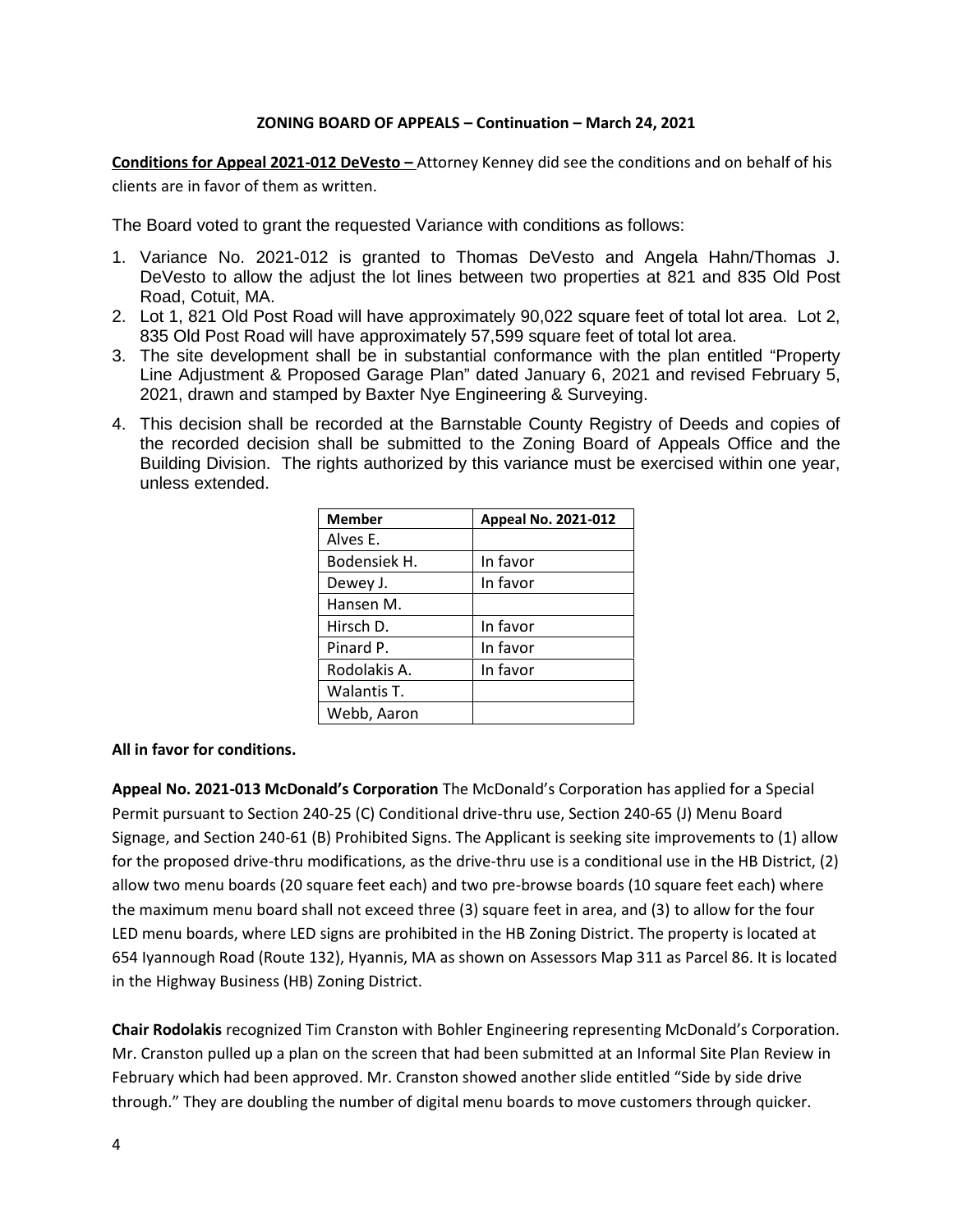Mr. Cranston also noted that the LED lighting does not encroach on to other properties at all. He also noted that he understands that the town Zoning was going to take another look at LED lighting and rewrite the rulings for LED lighting. Extra drive through increases efficiency of drive=through. Discussion: will lose 9 parking spots and putting in landscaping. **Mr. Dewey** asked about parking spaces and Mr. Cranston noted that they were in compliance. **Mr. Pinard,** "Will that cause traffic to back up into the street or is that happening now?" Mr. Cranston noted that he wasn't aware of it having any issues at the site. If traffic does back up, this remodeling will significantly help this scenario just because of the ability to take another order and stack the cars with this feature. **Mr. Dewey** asked if there were going to be any additional lights or overhead parking lot lighting or anything around  $2<sup>nd</sup>$  area. Mr. Cranston noted that there are no additional light poles. There is an overhead canopy where people sit. There is a small LED light that shines down over the order area but that is the only lighting that is contained within that order area. No additional site poles proposed. Screen sharing was dropped at this point.

**Chair Rodolakis:** asking if there was anyone from the public wishing to comment. Hearing none, public comment is closed.

Will now go back to board for deliberation: **Mr.Hirsch** commenting that it adds to the safety of those people parking to the right because the que will now be shorter and you won't have to walk between cars as they que up. Mr. Pinard noted that his thought would be that given the situation with COVID that more people would be driving through rather than stopping then going inside the restaurant.

# **Mr. Dewey to read the findings as follows:**

- 1. The application falls within a category specifically excepted in the ordinance for a grant of a special permit.
- 2. After an evaluation of all the evidence presented, the proposal fulfills the spirit and intent of the Zoning Ordinance and would not represent a substantial detriment to the public good or the neighborhood affected. The Board found these proposed site alterations are an improvement to the overall site circulation.
- 3. A Site Plan has been reviewed and found approvable with conditions. (see letter dated February 18, 2021).
- 4. Such uses do not substantially adversely affect the public health, safety, welfare, comfort or convenience of the community.
- 5. The Building and site design are consistent with Section 240-25.E, District-wide design and performance standards applicable within the Highway Business District.
- 6. In granting a special permit for the alteration of preexisting nonconforming site dimensions pursuant to Section 240-93.B., the Board finds that that the proposed alterations are not substantially more detrimental to the surrounding area.
- 7. In granting a special permit that reduces the requirements of Article VI of the Zoning Ordinance (Off-Street Parking Regulations) pursuant to 240-57, the Board finds that lesser off-street parking is adequate given special circumstance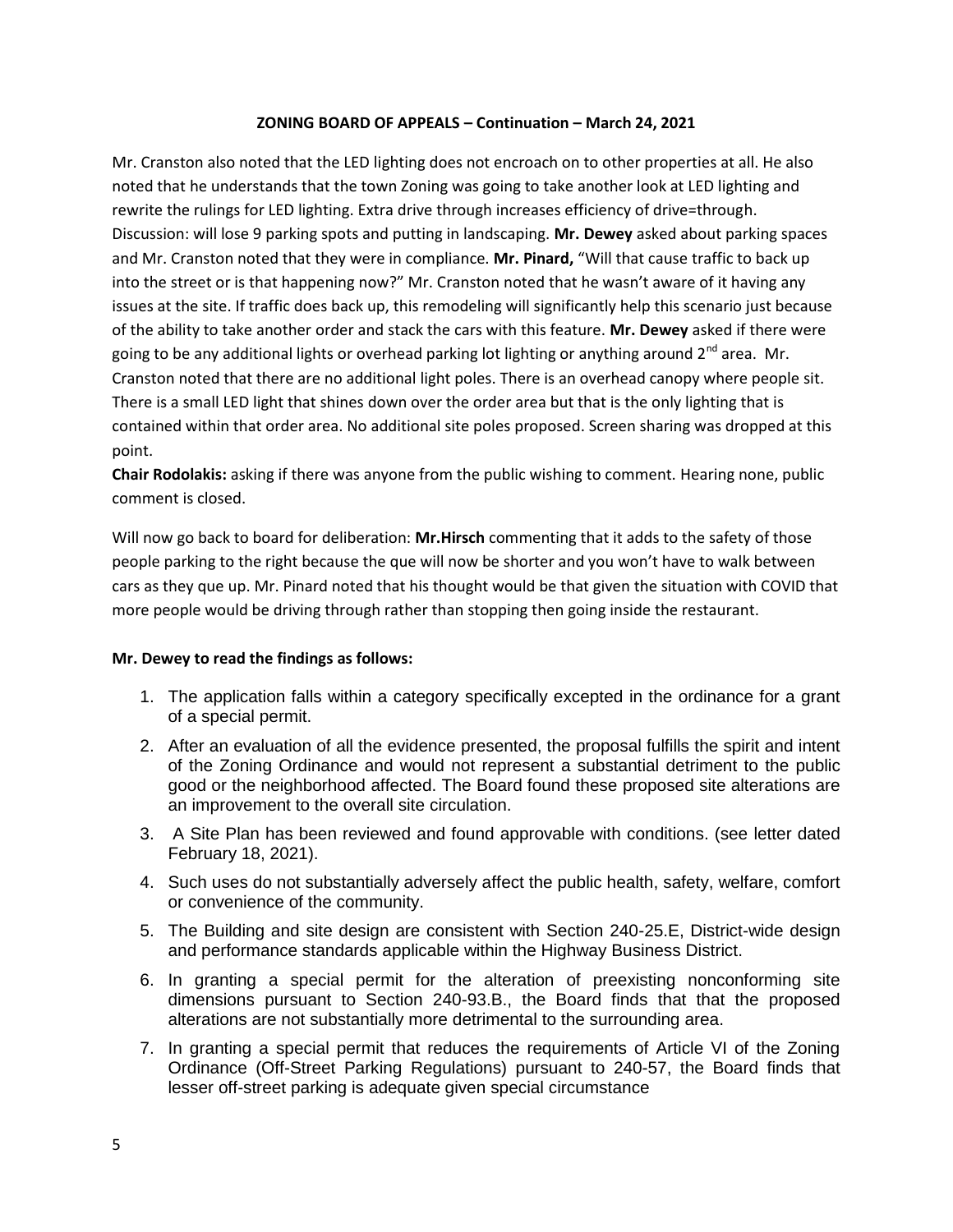| <b>Member</b> | Appeal No. 2021-013 |
|---------------|---------------------|
| Alves E.      |                     |
| Bodensiek H.  | In favor            |
| Dewey J.      | In favor            |
| Hansen M.     |                     |
| Hirsch D.     | In favor            |
| Pinard P.     | In favor            |
| Rodolakis A.  | In favor            |
| Walantis T.   |                     |
| Webb, Aaron   |                     |

# **All in favor for findings on Appeal 2021-013.**

# **Conditions for Appeal No. 2021-013 - Discussion ensued regarding the signage in Condition #4. Decision**

Based on the findings of fact, a motion was duly made and seconded to grant Special Permit No. 2021-013 subject to the following conditions:

- 1. Special Permit No. 2021-013 is granted to McDonalds Corporation VWM Associates, LLC, to (1) allow for the proposed drive-thru modifications, as the drive-thru use is a conditional use in the HB District, (2) allow two menu boards (20 square feet each) and two pre-browse boards (10 square feet each) where the maximum menu board shall not exceed three (3) square feet in area, and (3) to allow for the four LED menu boards, where LED signs are prohibited in the HB Zoning District located at 654 Iyannough Road, Hyannis, MA.
- 2. The site development shall be constructed in substantial conformance with the preliminary site plans entitled "Proposed Site Plan Documents" Sheets C-101, C-102 C-201, C-301, C-401, C- 501, C-502 dated February 2, 2021, revised February 2, 2021 by Bohler.
- 3. The project shall comply with the Site Plan Review approval dated February 18, 2021, the conditions of which shall be incorporated as conditions of this decision.
- 4. No further additions or alterations to the signage or structure shall be permitted without approval from the Board.
- 5. This decision shall be recorded at the Barnstable County Registry of Deeds and copies of the recorded decision shall be submitted to the Zoning Board of Appeals Office and the Building Division prior to issuance of a building permit. The rights authorized by this Special Permit must be exercised within two years, unless extended.

| <b>Member</b> | Appeal No. 2021-013 |
|---------------|---------------------|
| Alves E.      |                     |
| Bodensiek H.  | In favor            |
| Dewey J.      | In favor            |
| Hansen M.     |                     |
| Hirsch D.     | In favor            |
| Pinard P.     | In favor            |
| Rodolakis A.  | In favor            |
| Walantis T.   |                     |
| Webb, Aaron   |                     |